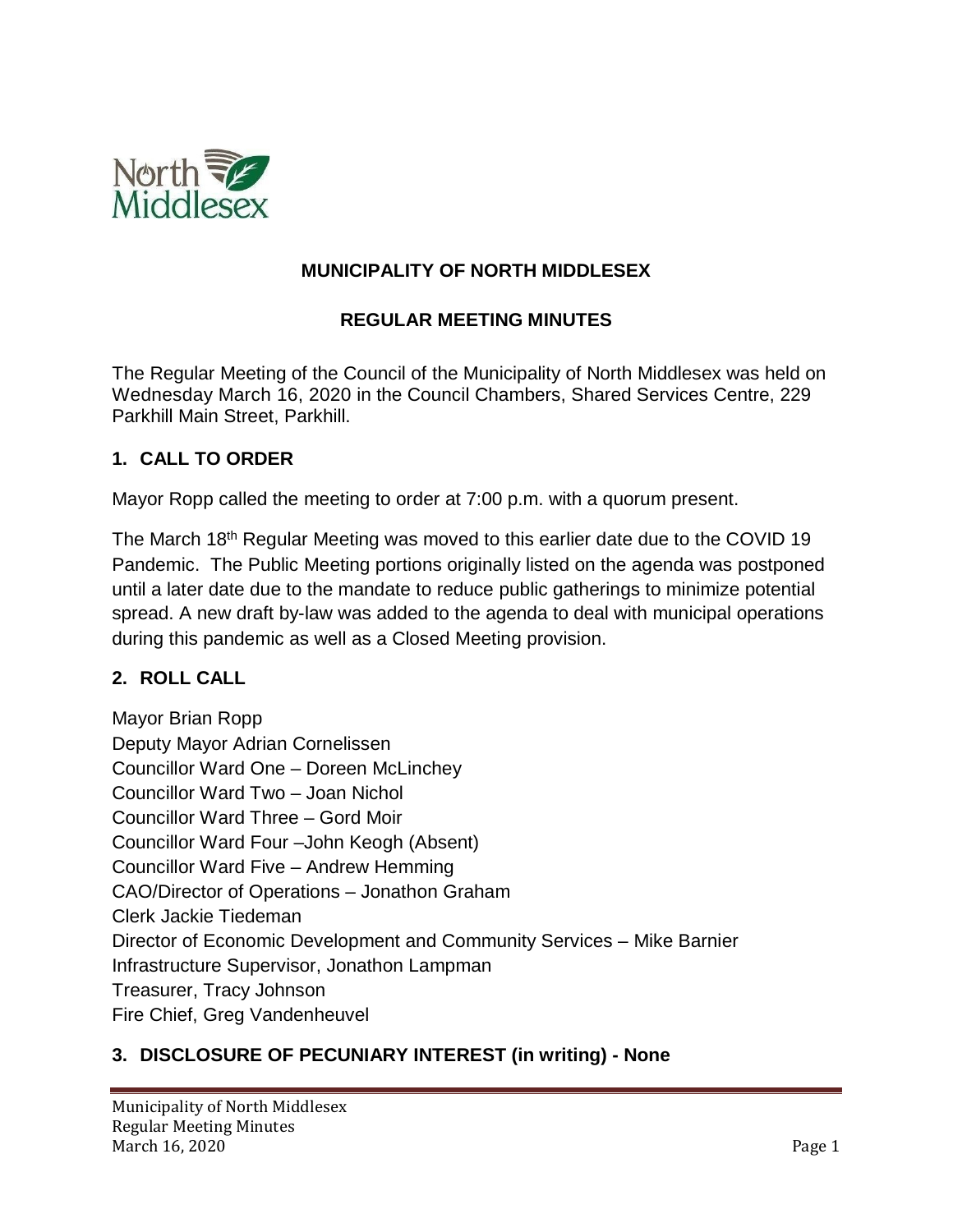### **4. MINUTES OF PREVIOUS MEETINGS**

#### **MOTION #069/2020**

**MCLINCHEY/MOIR**: That the March 4th Regular Meeting Minutes be approved as presented.

CARRIED

### **5. PUBLIC MEETINGS (Postponed until a later date to be determine)**

7:00 p.m. – Meeting to Consider Engineers Report for Brown Rose Drain Br A & B

7:30 p.m. – Presentation of Draft 2020 Water and Wastewater Rates and 2020 Draft Budget

#### **6. DELEGATION**

None

#### **7. DEPARTMENTAL REPORTS**

7:10 p.m. Clerk Jackie Tiedeman presented two draft By-laws on behalf of MLEO Bill Menzie. This included revisions to the Littering By-law and Tidy Yard By-law. Minor wording changes were recommended to bring the by-laws to current standards as well as increase to the set fines.

a.Vic Stellingwerff, CBO – Report on Building Activity for February 2020

#### **MOTION #070/2020**

**MCLINCHEY/NICHOL**: That Council receives the Building Activity Report for January 2020 through to February 2020 as information only.

#### CARRIED

b.Jonathon Graham, CAO/Director of Operations – Summary of OPP Regional Roundtable Discussion

Mr. Graham provided some additional insight with respect to this recent meeting in which he attended. Several questions were asked by Council with respect to structure of the proposed board impacts to existing communities such as the Community Policing Committee which involves local community members. It was suggested that this will change in the future however there is a Community Safety Committee required to be established but how this will look is not known at this time. There was some concern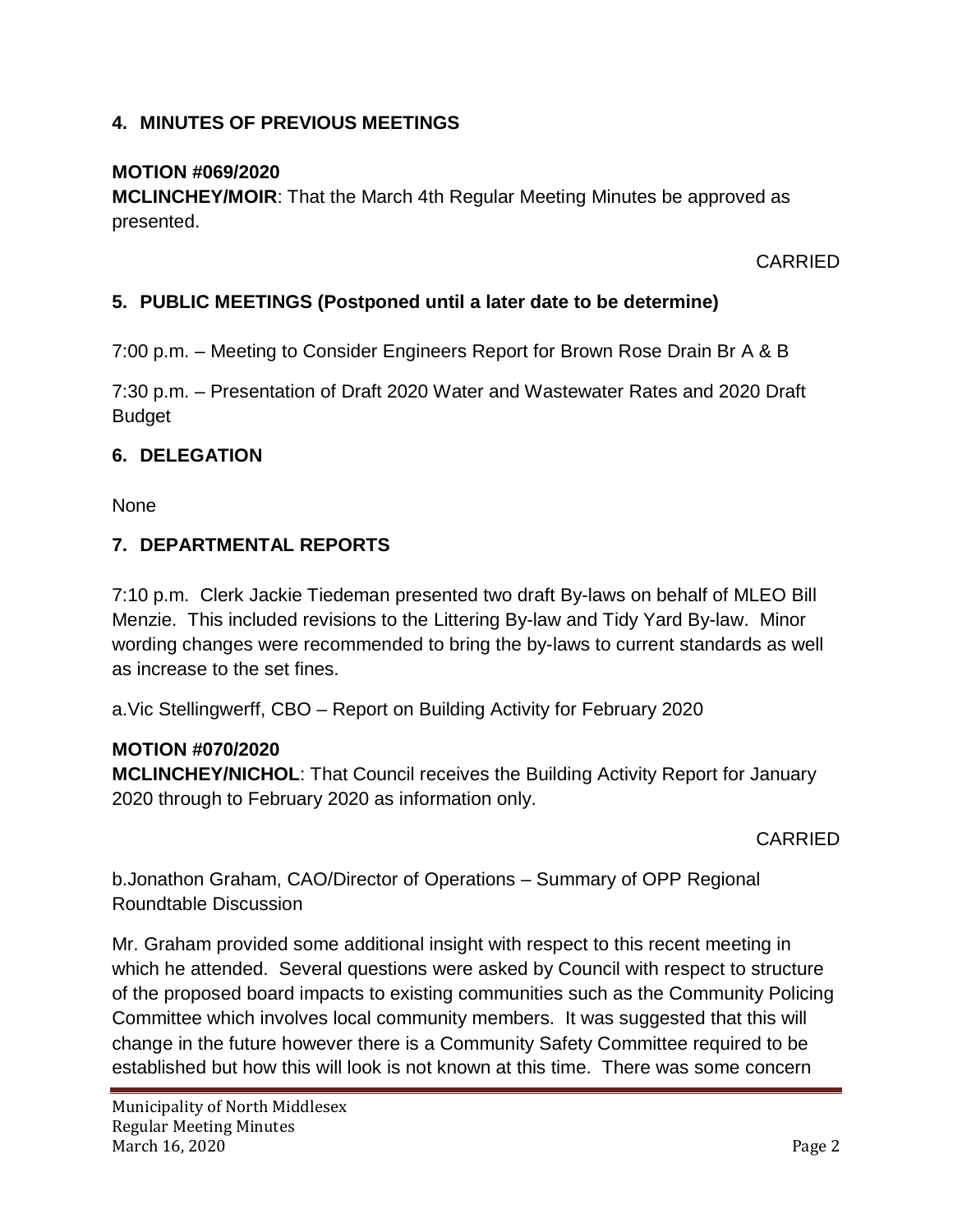expressed on impact to small communities with a regional board. Mr. Graham assured Council that they will be kept up to date as this evolves.

#### **MOTION #071/2020**

**HEMMING/MOIR**: That Council receive the summary of Ontario Provincial Police Regional Roundtable Discussion report as information.

CARRIED

# **8. PASSING OF ACCOUNTS**

Compilation of accounts from February 27 – March 11, 2020 in the amount of \$2,046,257.16.

#### **MOTION #072/2020**

KEOGH/HEMMING: Be it resolved that the following Bills and Accounts be approved for payment: General Cheques \$270,639.52 Direct Deposit \$1,575,046.39 On-line/PAP \$200,571.25

CARRIED

# **9. COMMITTEE REPORTS**

a. Lake Huron Primary Water Supply Joint Mgmt Board (Cr. Hemming)

- b. ABCA (Deputy Mayor Cornelissen)
- c. BWRA (Cr. McLinchey)
- d. **EDAC** (Cr. Moir)
- e. LSAC (Cr. Nichol)
- f. Recreation Committee (Cr. Hemming)
- g. Water/Wastewater Committee (Cr. Moir)
- h. Policies Review Committee (Cr. Nichol)
- i.Fire Committee (Cr.Keogh)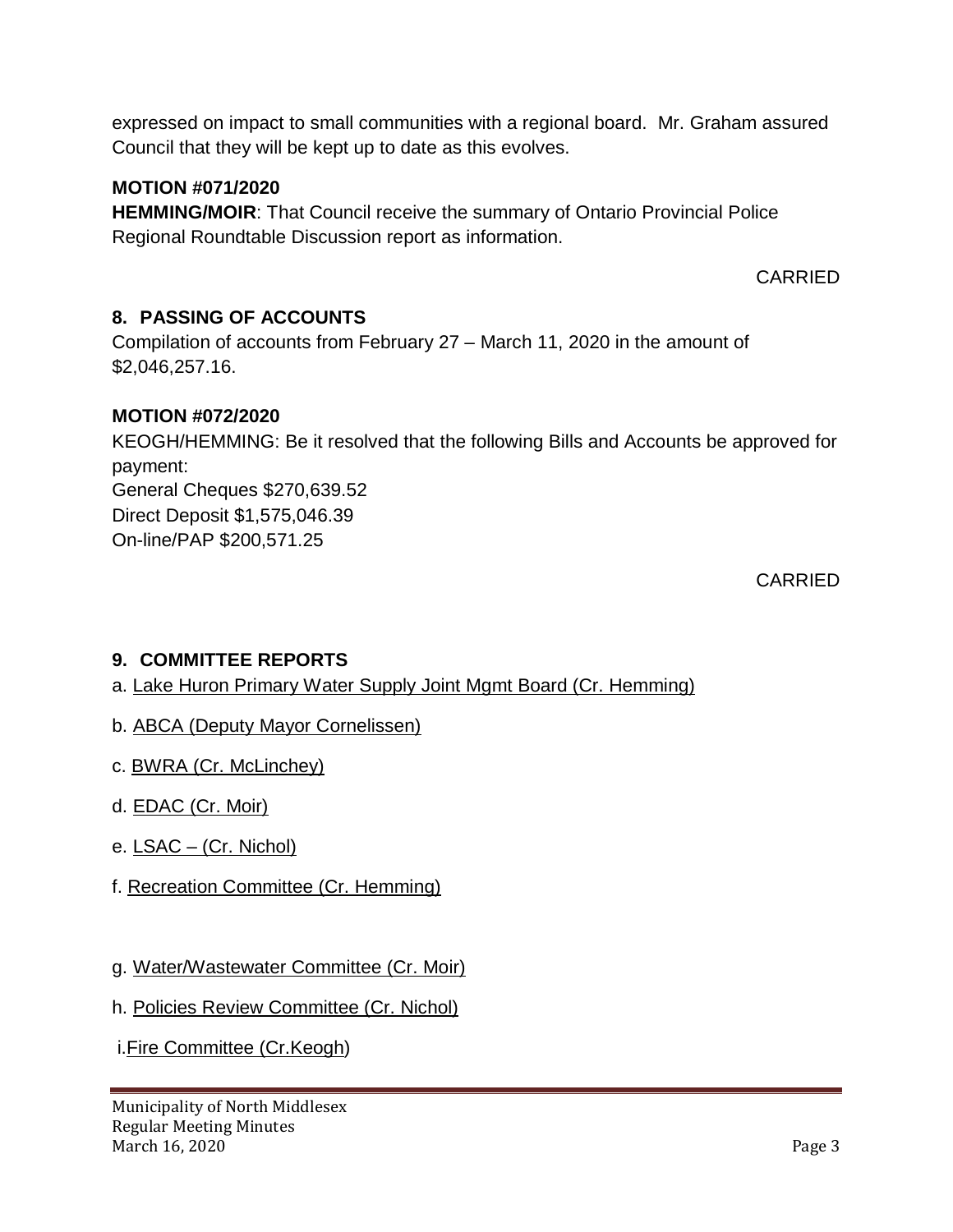- j. Budget Committee (Mayor Ropp)
- k. OCWA Client Advisory Board (Jonathon Graham)

Mayor Ropp noted that all Committee Meetings should be postponed until a later date

### **10.CORRESPONDENCE**

a.Annual Planning Services update from the County of Middlesex (action: receive and file)

b.MMAH – Provincial Policy Statement 2020 (action: receive and file – Director of Planning for the County of Middlesex will attend a future meeting to discuss impacts to the local Official Plan and Zoning By-law)

# **11.OTHER OR URGENT BUSINESS**

The Clerk advised that the 2020 formal presentations to the Community Vibrancy Fund Recipients will not be held and that the allocations will be mailed and a list will be made available on the municipal website.

The Clerk also advised that due to the cancelling of public events it was being suggested that the cheques for these events through cash assistance from the Community Development Fund Program for 2020 be retained at the present time. The reason for this is that according to the program the allocations have to be used in the year in which they are received. Therefore some events may not happen or may be postponed to later in the year. The organizations will be notified by mail that should they reschedule their event that they will simply need to advise the municipality when it is rebooked and the allocation will be released. In addition, council could consider setting aside these allocations in a reserve and releasing at a later date rather than the organization having to reapply for the same event in the next year program.

#### **MOTION #073/2020**

**MOIR/MCLINCHEY**: That Council direct staff to hold back certain allocations for cash assistance due to cancellations due to the COVID 19 and that they may be released upon notification that the event is proceeding at a later date.

CARRIED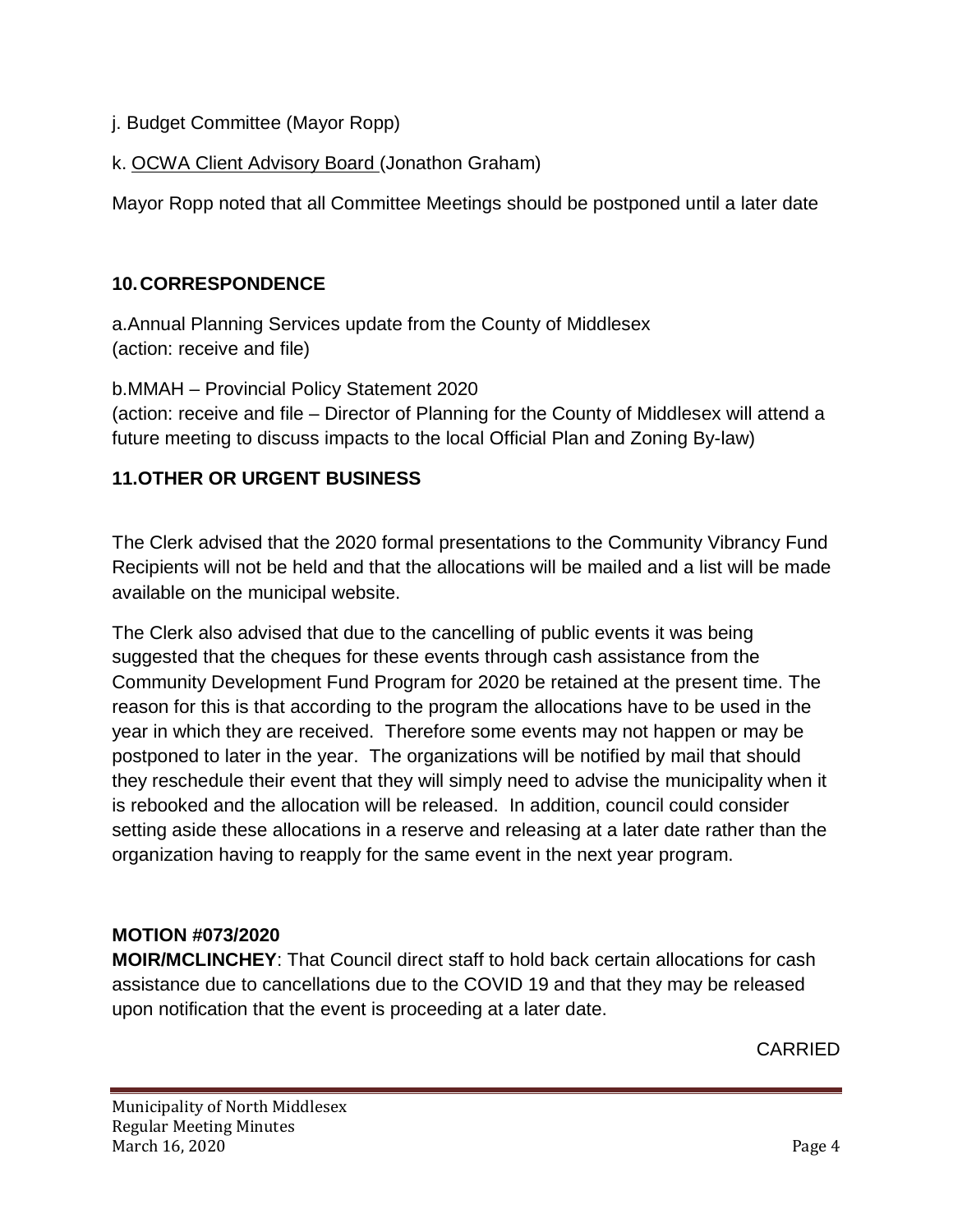# **12.COMMUNICATIONS (including County Council)**

Deputy Mayor Cornelissen reported on the County Council Budget that will be presented in the near future. The budget proposes a 1% increase to the tax levy. This is in part due to increases with Social Housing, Land Ambulance and Health Unit areas.

He advised that SWIFT was moving ahead in order to bring internet to the underserviced areas. The exact impact for North Middlesex is not known at this time.

Land Ambulance is running as usual, Long Term Care Facilities are putting restrictions in place with visitors and the Rural Education Task Force Committee meetings has been postponed

# **COVID 19 Updates**:

CAO, Jonathon Graham, updated Council on the conference call between County and Lower Tier CAO's of Middlesex County. The individual municipalities are implementing closures of their administration buildings to the public. Some offices are having staff completely operating remotely and some are running with skeleton staff. At the present time North Middlesex Administration Offices and Service Ontario are closed to public with most staff reporting to work in the building. Facilities are closed to the public and staff are reporting to the Arena for duties. Public Works staff have all been assigned individual equipment which will remain with each operator throughout the duration of the pandemic. At the present time it is not anticipated that Public Works will be impacted due to the nature of their work.

A draft By-law was prepared for council consideration which will provide certain delegation of authority to the Mayor (Deputy Mayor) and CAO (Clerk) should additional measures need to be undertaken with respect to the daily operations of the municipality during this pandemic only. The By-law was then reviewed by the Clerk.

Cancellation of Council and Committee Meetings until April 30<sup>th</sup> (unless otherwise posted) \*\* Emergency Meetings may be called by the Mayor according to the Procedural By-law 7 of 2018).

# **13.CLOSED MEETING (UNDER SECTION 239 OF THE** *MUNICIPAL ACT)*

#### **MOTION #074/2020**

**NICHOL/MOIR:** That the Regular Meeting adjourn to Closed Meeting at 7:45 p.m. to receive information under the following exception: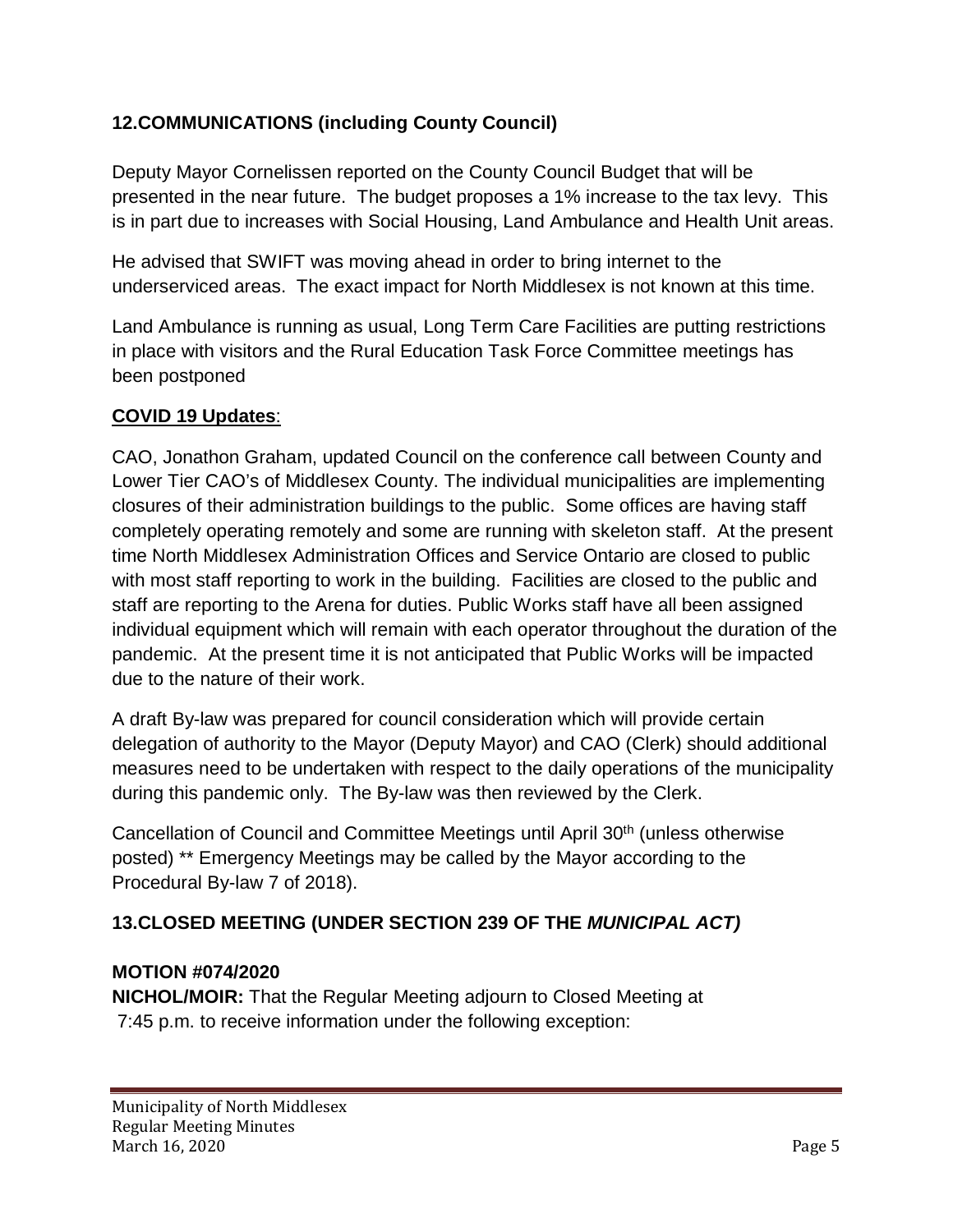Personal Matters about an identifiable individual, including municipal or local board employee – COVIC 19 HR Matters

Advise that is subject to solicitor-client privilege – HR Matter

CARRIED

# **14. CONSIDERATION OF MATTERS ARISING FROM CLOSED MEETING**

#### **MOTION #075/2020**

**MCLINCHEY/HEMMING:** That the Closed Meeting adjourn and return to Regular Meeting without recommendations for Open Meeting at 8:35 p.m.

CARRIED

# **15.READING OF BY-LAWS**

By-law #26 of 2020 – Brown Rose Drain A&B (NO READINGS – POSTPONED)

By-law #27 of 2020 – Prohibiting of Debris, Litter etc on public roads

By-law #28 of 2020 – Tidy Yard By-law

By-law #29 of 2020 – Authorize execution of an agreement for Municipal Modernization Program Funding

By-law #30 of 2020 – Authorize execution of agreement for Joint Building Committee By-law #31 of 2020 – Confirming

By-law #32 of 2020 – By-law to govern municipal operations due to COVID 19 Pandemic

# **MOTION #076/2020**

**MCLINCHEY/HEMMING**: That By-laws #27-32 of 2020 be read a first and second time

CARRIED

# **MOTION #077/2020**

**MOIR/NICHOL**: That By-laws #27-32 of 2020 be read a third time and final time

CARRIED

# **16.ADJOURNMENT**

**MOTION #078/2020 MCLINCHEY/MOIR:** That the meeting adjourn at 8:35 p.m.

CARRIED